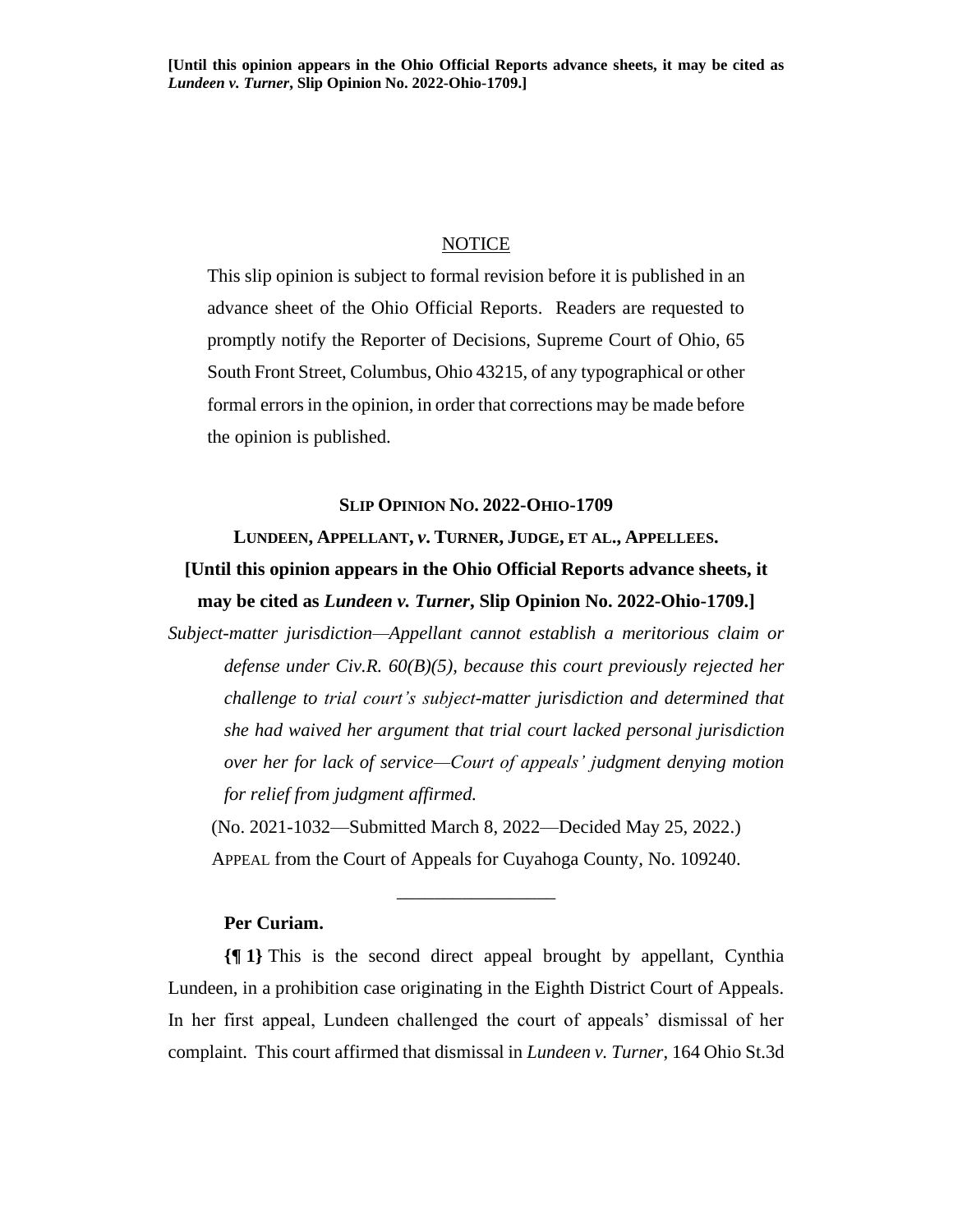159, 2021-Ohio-1533, 172 N.E.3d 150 ("*Lundeen I*"). In this second appeal, Lundeen challenges the court of appeals' denial of her motion for relief from the same judgment that she appealed in *Lundeen I*. We affirm.

#### **I. BACKGROUND**

**{¶ 2}** This appeal is the latest in a series of attempts by Lundeen to challenge a foreclosure judgment. Because our decision in *Lundeen I* extensively discusses that litigation history, we cover it here only briefly.

## *A. The foreclosure action and appeal*

**{¶ 3}** In 2016, Wells Fargo, N.A., filed a foreclosure action against Lundeen. *Wells Fargo Bank, N.A. v. Lundeen*, Cuyahoga C.P. No. C-16-856890 (Apr. 13, 2018). The common pleas court entered a final judgment of foreclosure against Lundeen. Lundeen then appealed, arguing in part that the trial court lacked jurisdiction over her because she had not been properly served. The court of appeals determined that Lundeen had waived this defense. *Wells Fargo Bank, N.A. v. Lundeen*, 8th Dist. Cuyahoga No. 107184, 2020-Ohio-28. This court did not accept the ensuing discretionary appeal. 160 Ohio St.3d 1420, 2020-Ohio-4811, 154 N.E.3d 105.

#### *B. Lundeen's first prohibition action*

**{¶ 4}** In 2018, Lundeen filed a prohibition action in the court of appeals, seeking to prevent the foreclosure sale. The court of appeals dismissed Lundeen's complaint, reasoning that the trial court had subject-matter jurisdiction over the foreclosure action and that Lundeen had an adequate legal remedy by way of appeal. *State ex rel. Lundeen v. Burnside*, 8th Dist. Cuyahoga No. 107657, 2018- Ohio-4122.

## *C. Lundeen's second prohibition action*

**{¶ 5}** In 2019, Lundeen filed a second prohibition action in the court of appeals, again seeking to prevent the foreclosure sale. The court of appeals dismissed Lundeen's complaint and denied her motion for reconsideration. Among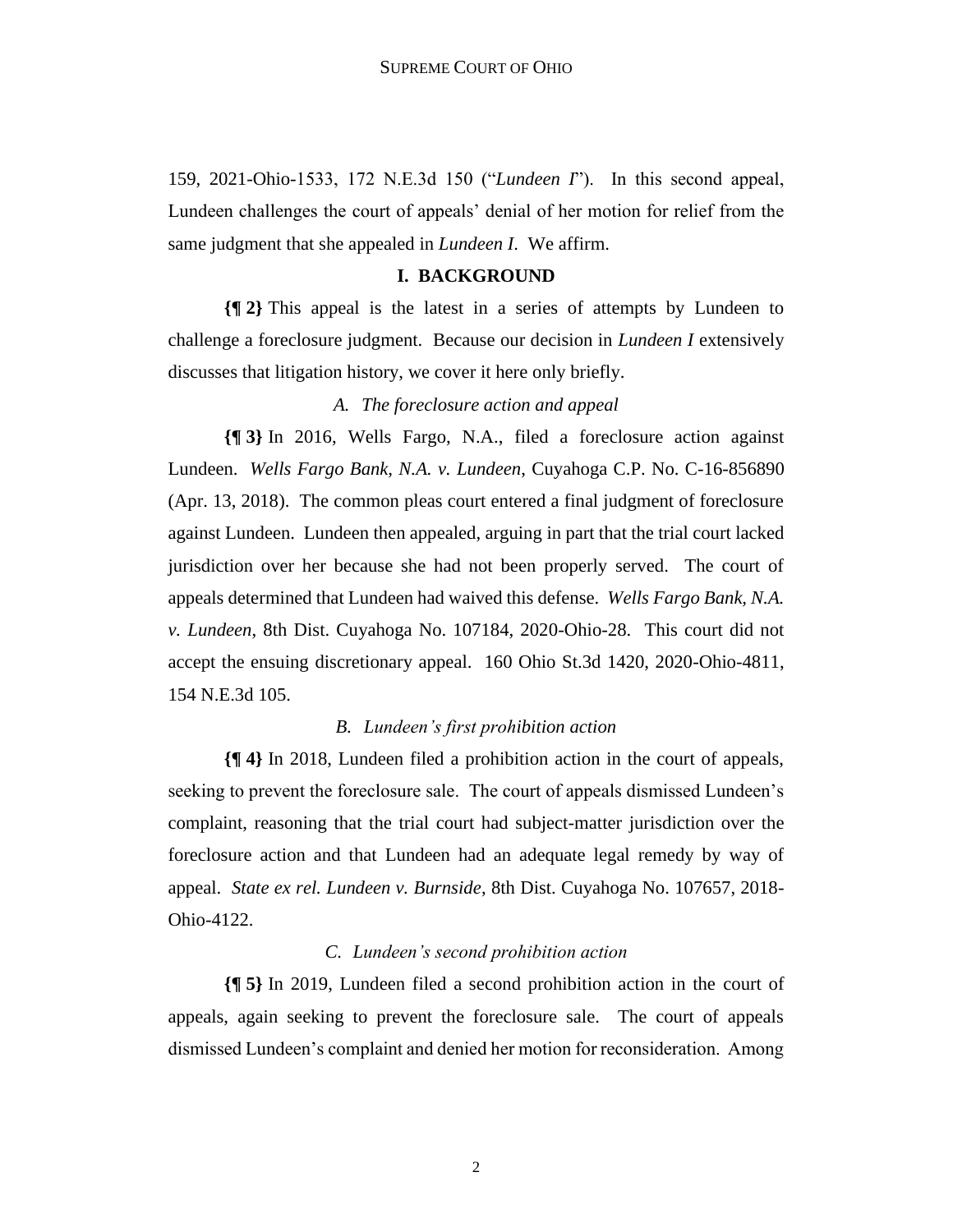other things, the court of appeals reasoned that her appeal in the foreclosure action constituted an adequate legal remedy.

**{¶ 6}** In March 2020, Lundeen filed both a motion for relief from judgment in the court of appeals and a notice of appeal in this court.

**{¶ 7}** In May 2021, we denied relief in Lundeen's direct appeal, *see Lundeen I*, 164 Ohio St.3d 159, 2021-Ohio-1533, 172 N.E.3d 150, reasoning that she had an adequate legal remedy to challenge the trial court's exercise of jurisdiction over the foreclosure action. In doing so, we rejected Lundeen's argument that the trial court lacked personal jurisdiction over her due to an alleged insufficiency of service, reasoning that she had "voluntarily submitted to the jurisdiction of the common pleas court in the foreclosure action by filing a Civ.R. 12(B) motion to dismiss without asserting insufficiency of service or lack of personal jurisdiction as a defense." *Id.* at ¶ 20. We also concluded that Lundeen's reliance on Civ.R. 3(A), which provides that a "civil action is commenced by filing a complaint with the court, if service is obtained within one year from such filing," did not present a question concerning the trial court's subject-matter jurisdiction. *Id.* at ¶ 23-24.

**{¶ 8}** And in July 2021, the court of appeals denied Lundeen's March 2020 motion for relief from judgment. The court of appeals determined that Lundeen's motion lacked merit because she was challenging personal jurisdiction rather than subject-matter jurisdiction, had an adequate legal remedy, and had waived the defense of lack of service. The court of appeals also cited our decision in *Lundeen I*.

**{¶ 9}** Lundeen's appeal from the court of appeals' denial of her motion for relief from judgment is now before us.

## **II. ANALYSIS**

**{¶ 10}** Lundeen's six propositions of law reduce to two essential points. First, she argues that the trial court lacked subject-matter jurisdiction over the

3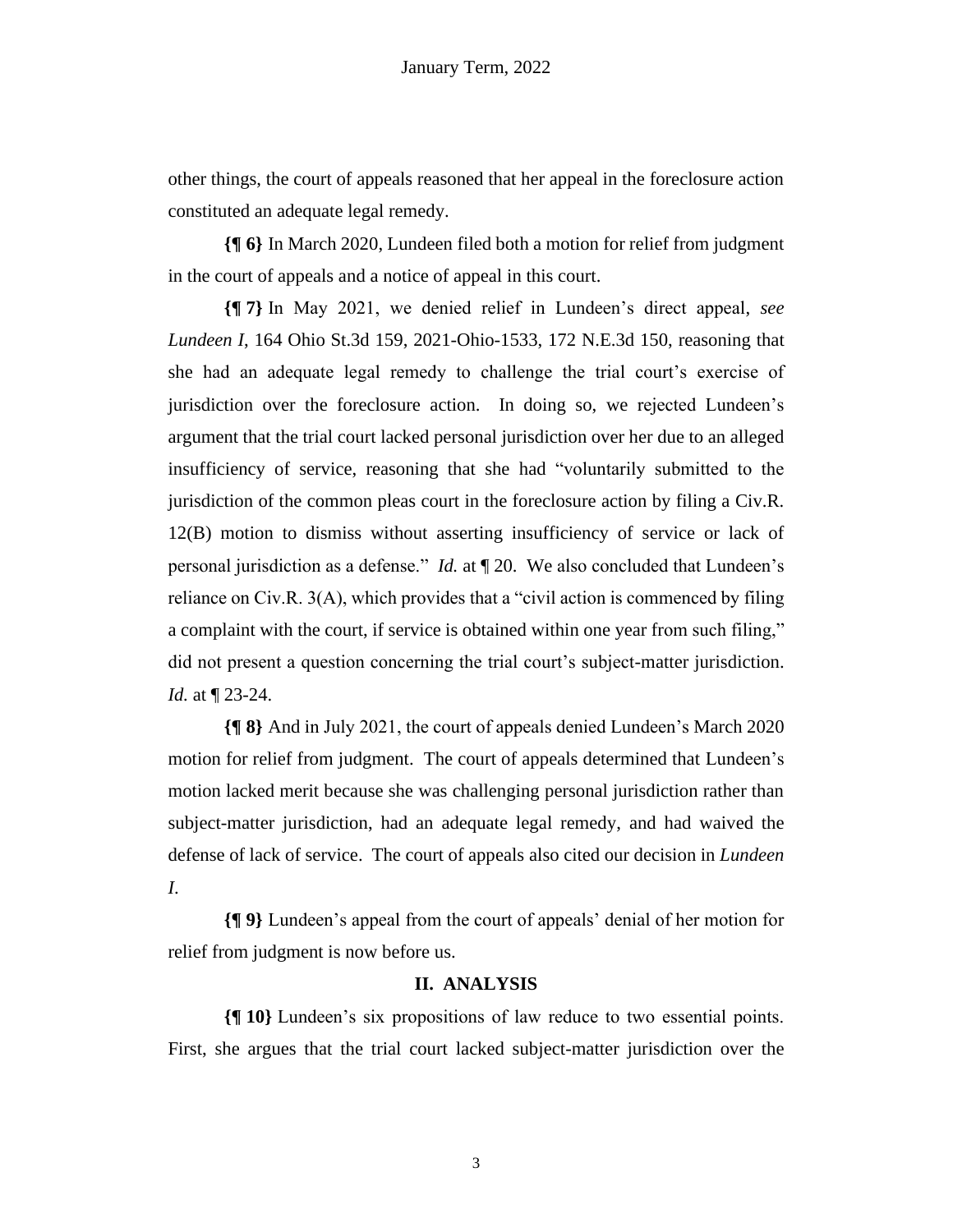foreclosure action because Wells Fargo did not commence it within Civ.R. 3(A)'s one-year limitations period. Second, she argues that because the trial court lacked subject-matter jurisdiction, it necessarily lacked personal jurisdiction over her.

# *A. Civ.R. 60(B)(5)*

**{¶ 11}** This court reviews a decision denying a Civ.R. 60(B) motion for an abuse of discretion. *Rose Chevrolet, Inc. v. Adams*, 36 Ohio St.3d 17, 21, 520 N.E.2d 564 (1988). Lundeen brought her motion under Civ.R. 60(B)(5), which provides that "[o]n motion and upon such terms as are just, the court may relieve a party or his legal representative from a final judgment, order or proceeding for the following reasons: \* \* \* any other reason justifying relief from the judgment." To prevail on her motion, Lundeen was required to establish (1) a meritorious claim or defense in the event relief is granted, (2) entitlement to relief under one of the provisions of Civ.R. 60(B)(1) through (5), and (3) timeliness of the motion. *Strack v. Pelton*, 70 Ohio St.3d 172, 174, 637 N.E.2d 914 (1994).

**{¶ 12}** Appellees, Judge Deborah M. Turner and Sheriff Christopher Paul Viland (collectively, "the county"), contend that Lundeen cannot establish a meritorious claim or defense, arguing that because this court already rejected Lundeen's arguments in *Lundeen I*, her motion fails under the law-of-the-case doctrine.

**{¶ 13}** Described as a "rule of practice rather than a binding rule of substantive law," the "law-of-the-case doctrine provides that legal questions resolved by a reviewing court in a prior appeal remain the law of that case for any subsequent proceedings at both the trial and appellate levels." *Farmers State Bank v. Sponaugle*, 157 Ohio St.3d 151, 2019-Ohio-2518, 133 N.E.3d 470, ¶ 22; *see also State ex rel. Dannaher v. Crawford*, 78 Ohio St.3d 391, 394, 678 N.E.2d 549 (1997) (recognizing that the doctrine applies to extraordinary-writ actions). "The doctrine is necessary to ensure consistency of results in a case, to avoid endless litigation by settling the issues, and to preserve the structure of superior and inferior courts as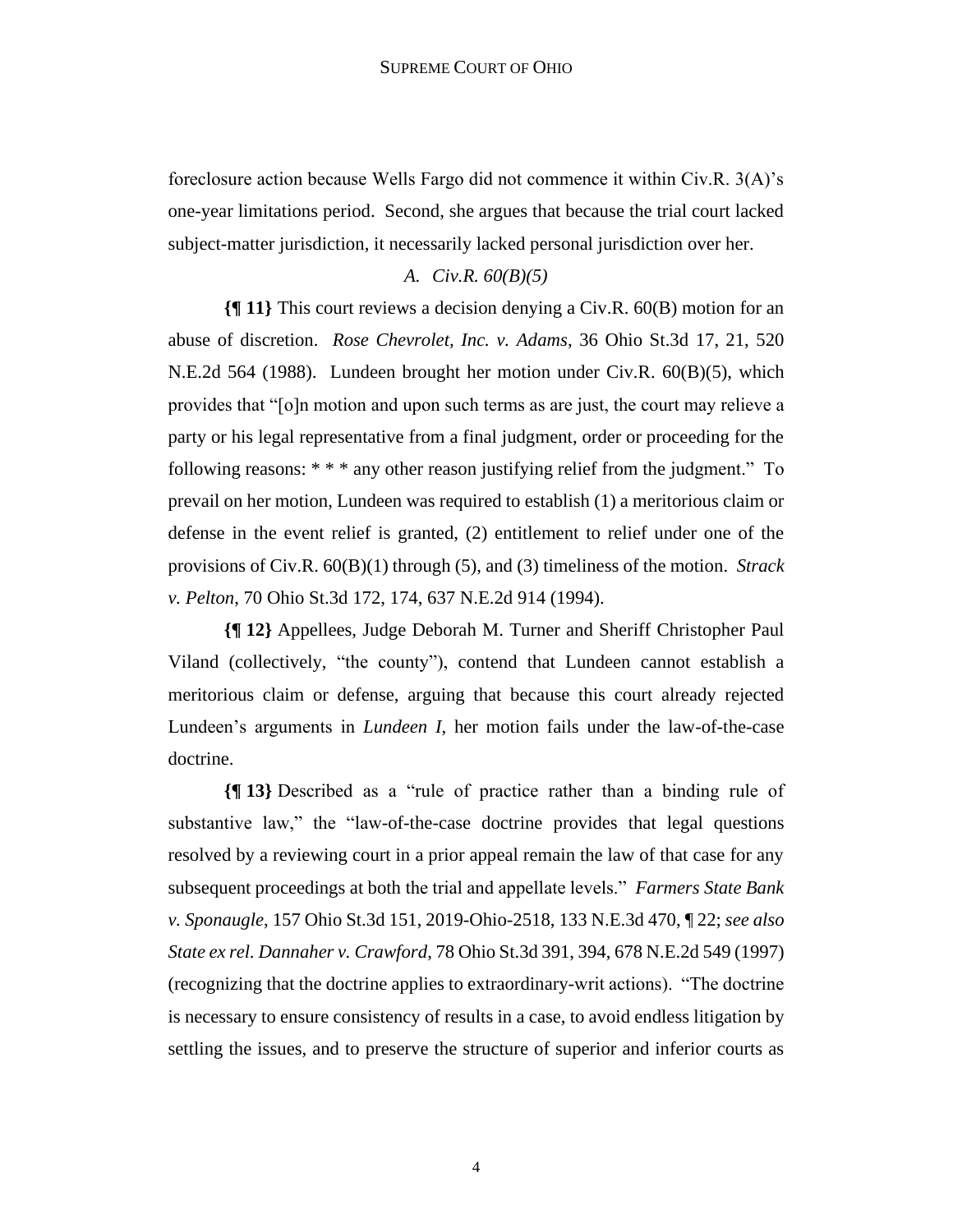designed by the Ohio Constitution." *Hopkins v. Dyer*, 104 Ohio St.3d 461, 2004- Ohio-6769, 820 N.E.2d 329, ¶ 15. Absent extraordinary circumstances, "an inferior court has no discretion to disregard the mandate of a superior court in a prior appeal in the same case." *Nolan v. Nolan*, 11 Ohio St.3d 1, 462 N.E.2d 410 (1984), syllabus. This is so because the "Ohio Constitution 'does not grant to a court of common pleas jurisdiction to review a prior mandate of a court of appeals,' " *State ex rel. Cordray v. Marshall*, 123 Ohio St.3d 229, 2009-Ohio-4986, 915 N.E.2d 633, ¶ 32, quoting *State ex rel. Potain v. Mathews*, 59 Ohio St.2d 29, 32, 391 N.E.2d 343 (1979).

**{¶ 14}** Lundeen cannot establish a meritorious claim or defense under  $Civ.R. 60(B)(5)$ , because, as the county correctly notes, this court previously found no merit in Lundeen's argument concerning the trial court's alleged lack of subjectmatter jurisdiction under Civ.R. 3(A) and determined that Lundeen had waived her argument that the trial court lacked personal jurisdiction over her for lack of service. *Lundeen I*, 164 Ohio St.3d 159, 2021-Ohio-1533, 172 N.E.3d 150, at ¶ 16-24. This court's resolution of these questions remains the law of the case.

**{¶ 15}** It is true, as Lundeen says, that the law-of-the-case doctrine should not be applied when doing so would cause unjust results. But there is nothing obviously unjust about limiting her to one bite at the apple in these circumstances. Moreover, unlike in *Farmers State Bank*, 157 Ohio St.3d 151, 2019-Ohio-2518, 133 N.E.3d 470, at ¶ 21-24, this court is not being asked to bind itself to a lower court's decision but, rather, to one of our own earlier decisions.

**{¶ 16}** In summary, the court of appeals did not abuse its discretion in denying Lundeen's Civ.R. 60(B)(5) motion.

## *B. Inherent power of a court to vacate a void judgment*

**{¶ 17}** As an alternative to her reliance on Civ.R. 60(B)(5), Lundeen asked the court of appeals to grant her motion for relief from judgment based on its inherent power to vacate a void judgment. "The authority to vacate a void judgment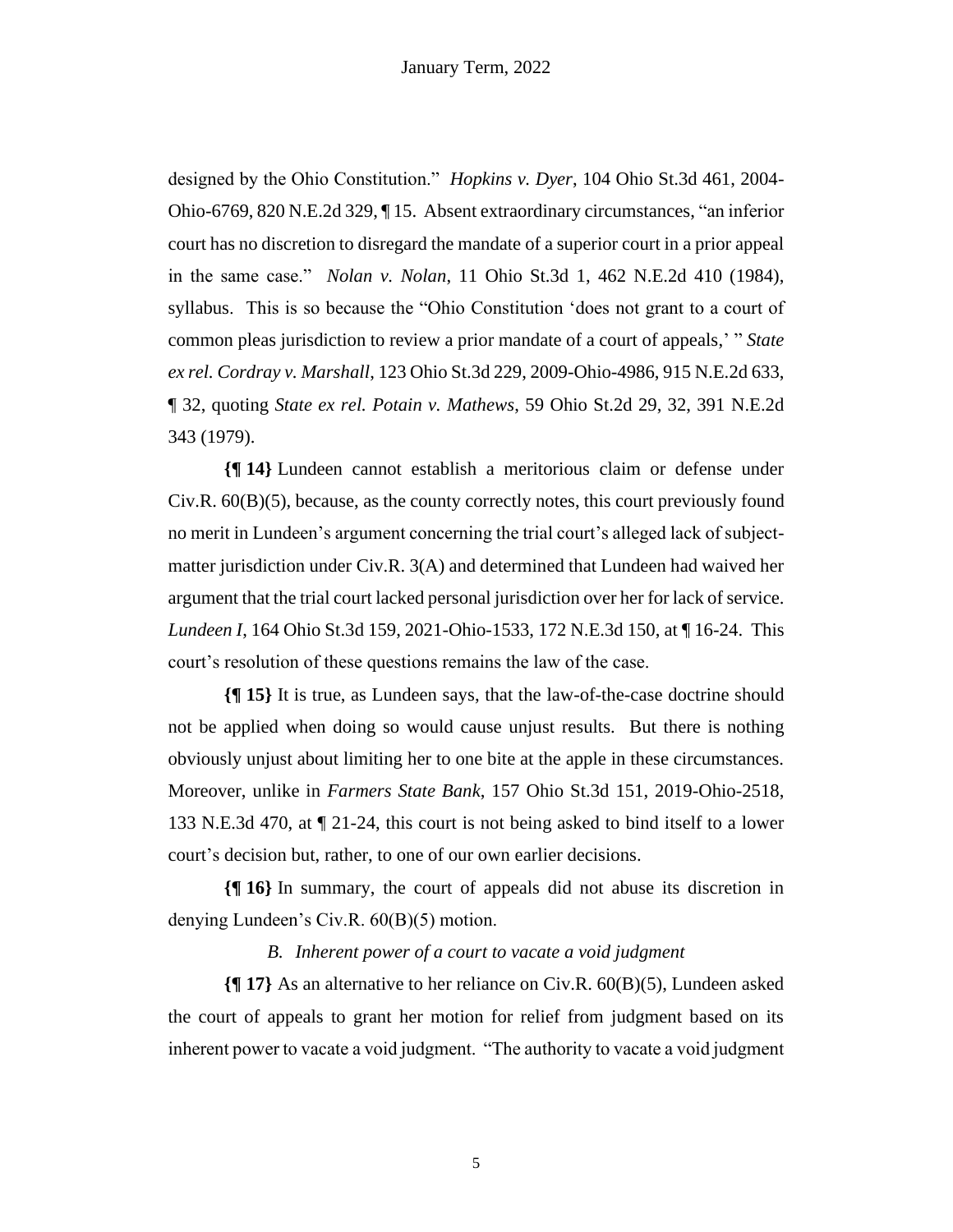is not derived from Civ.R. 60(B) but rather constitutes an inherent power possessed by Ohio courts." *Patton v. Diemer*, 35 Ohio St.3d 68, 518 N.E.2d 941 (1988), paragraph four of the syllabus. "The traditional rule long followed in Ohio is that a void judgment is one entered by a court lacking subject-matter jurisdiction over the case or personal jurisdiction over the parties." *State v. Hudson*, 161 Ohio St.3d 166, 2020-Ohio-3849, 161 N.E.3d 608, ¶ 11 (collecting cases).

**{¶ 18}** The court of appeals did not render a void judgment. The Ohio Constitution vests Ohio's courts of appeals with subject-matter jurisdiction over prohibition actions such as Lundeen's. *See* Ohio Constitution, Article IV, Section  $3(B)(1)(d)$ . And Lundeen conferred personal jurisdiction on the court of appeals to enter judgment against her when she filed her complaint seeking relief in prohibition. *See Moore v. Mt. Carmel Health Sys.*, 162 Ohio St.3d 106, 2020-Ohio-4113, 164 N.E.3d 376, ¶ 34.

**{¶ 19}** Lundeen's contrary view is that because the trial court's foreclosure judgment is void, the court of appeals' judgment affirming that judgment is void, too. And because the court of appeals' judgment affirming the foreclosure judgment is void, the argument runs, the court of appeals' dismissal of her prohibition complaint is also void because it drew in part from the earlier panel decision affirming the foreclosure judgment. In support, her motion invoked the following sentence in *Cincinnati School Dist. Bd. of Edn. v. Hamilton Cty. Bd. of Revision*, 87 Ohio St.3d 363, 367, 721 N.E.2d 40 (2000), quoting *Dews v. Floyd*, 413 S.W.2d 800, 804 (Tex.Civ.App.1967): "As one Texas appellate court so aptly stated concerning a void judgment, 'it is good nowhere and bad everywhere.' " But this isolated sentence does not answer the key question here, namely—whether the court of appeals in this case entered a void judgment. It did not.

# **III. CONCLUSION**

**{¶ 20}** We affirm the judgment of the court of appeals.

Judgment affirmed.